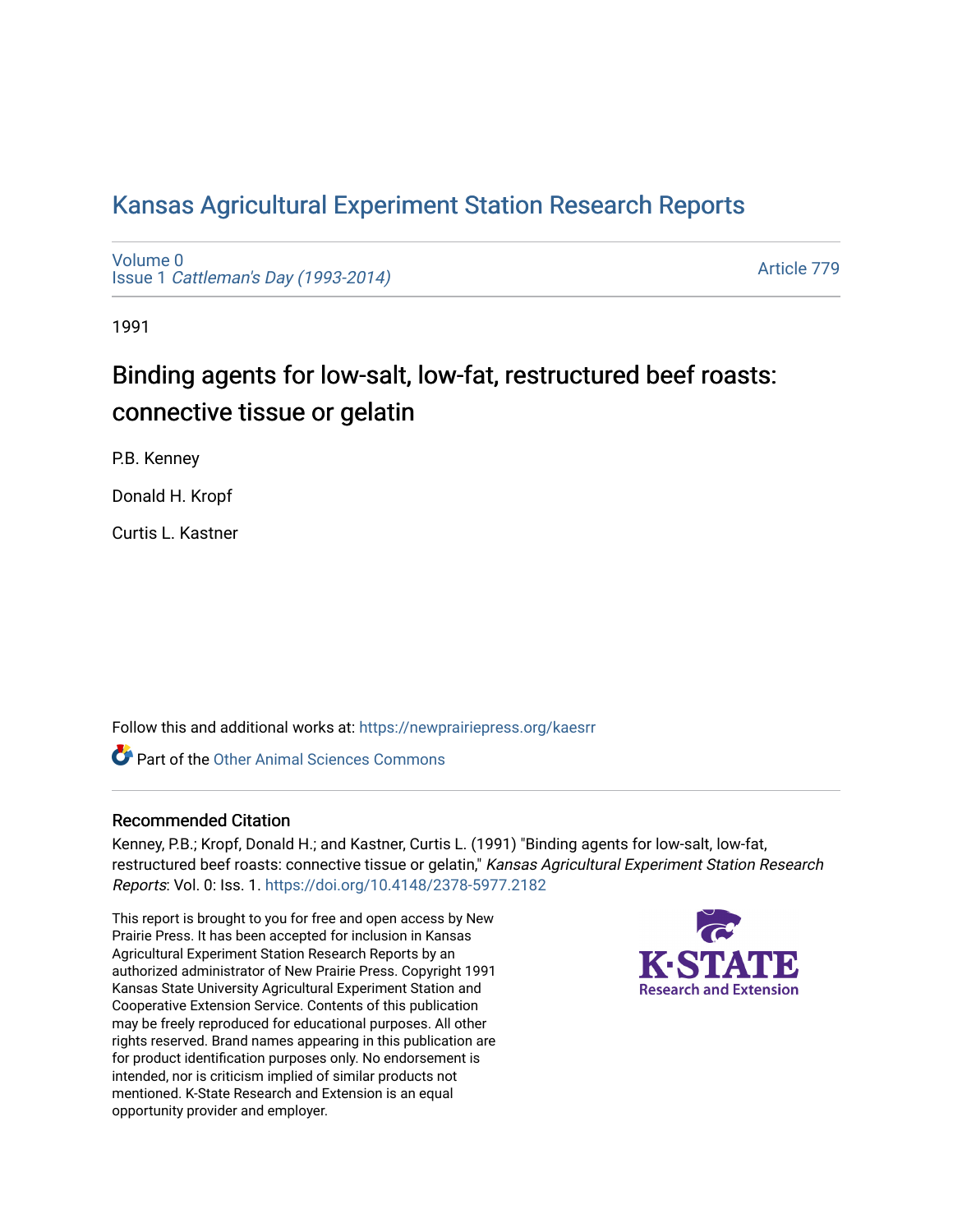# Binding agents for low-salt, low-fat, restructured beef roasts: connective tissue or gelatin

# Abstract

Connective tissue, from the outside of three major chuck muscles, was evaluated for binding properties when incorporated either raw or following preheating into precooked, restructured beef. Food-grade gelatin was also evaluated as a binding agent. Adding 10% raw or preheated connective tissue increased (P<.05) instrumentally measured tensile strength and reduced (P<.05) juiciness perception. One percent gelatin reduced (P<.05) cook yields and increased (P<.05) tensile strength but not to the degree of 10% raw or preheated connective tissue. Preheating had minimal effects on improving connective tissue utility. Based on the improvement in bind and cook yields, use of connective tissue as a binder is feasible in manufacturing low-salt, precooked, restructured beef.

## Keywords

Cattlemen's Day, 1991; Kansas Agricultural Experiment Station contribution; no. 91-355-S; Report of progress (Kansas State University. Agricultural Experiment Station and Cooperative Extension Service); 623; Beef; Restructured beef; Connective tissue; Gelatin; Tensile strength

## Creative Commons License



This work is licensed under a [Creative Commons Attribution 4.0 License](https://creativecommons.org/licenses/by/4.0/).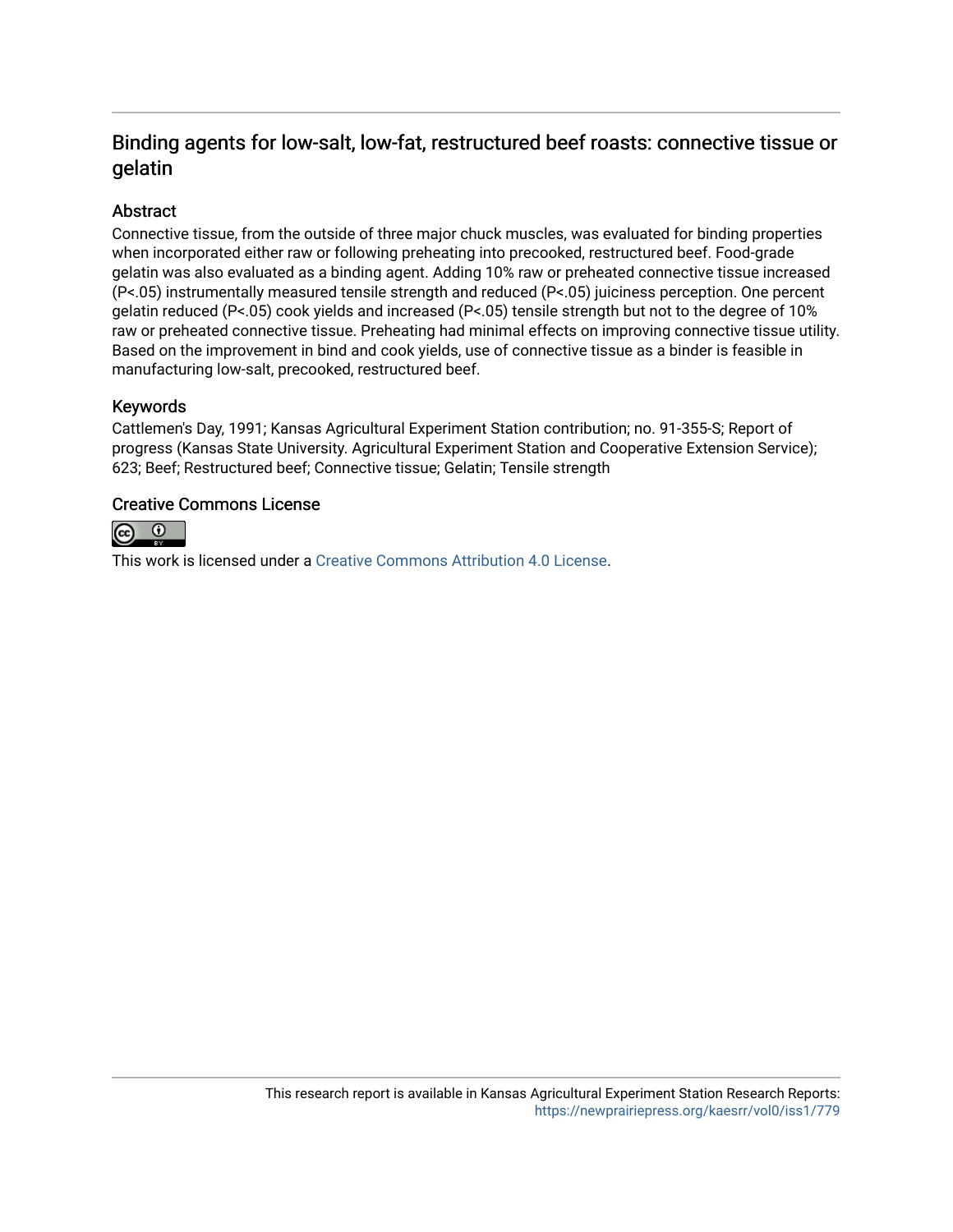### **BINDING AGENTS FOR LOW-SALT, LOW-FAT, RESTRUCTURED BEEF ROASTS: CONNECTIVE TISSUE OR GELATIN**

*P. B. Kenney, C. L. Kastner, and D. H. Kropf*

#### **Summary**

Connective tissue, from the outside of three major chuck muscles, was evaluated for binding properties when incorporated either raw or following preheating into precooked, restructured beef. Food-grade gelatin was also evaluated as a binding agent. Adding 10% raw or preheated connective tissue increased (P<.05) instrumentally measured tensile strength and reduced  $(P<.05)$  juiciness perception. One percent gelatin reduced  $(P<.05)$  cook yields and increased  $(P<.05)$ tensile strength but not to the degree of 10% raw or preheated connective tissue. Preheating had minimal effects on improving connective tissue utility. Based on the improvement in bind and cook yields, use of connective tissue as a binder is feasible in manufacturing low-salt, precooked, restructured beef.

(Key Words: Restructured beef, Connective tissue, Gelatin, Tensile strength.)

#### **Introduction**

Connective tissue can decrease the desirability of restructured meat texture. However, during cooking, connective tissue collagen is converted to gelatin that may contribute to bind in meat cold-cuts because it will gel when chilled. Consequently, this study was conducted to determine if adding either food-grade gelatin or connective tissue trim pulverized in liquid nitrogen could increase bind in low-salt, restructured beef.

#### **Experimental Procedures**

Three major muscles from A-maturity beef carcasses were trimmed of fat and outside connective tissue, ground through a kidney plate, mixed with .51% tetrasodium pyrophosphate (TSPP) and stored at 39  $\degree$ F for 12 hr. The connective tissue trim was pulverized in liquid nitrogen. A portion was used raw and another portion was heated to 143  $\degree$ F. At the end of a 12 hr preblending period, products were formulated to contain 0.2% NaCl and 0.5% TSPP and either no binding agent (control), 0.5% or 1.0% gelatin, 5.0% or 10.0% raw connective tissue, or 5.0% or 10.0% preheated connective tissue. Products were stuffed into fibrous, prestuck casings and cooked to  $146^{\circ}$ F. Proximate composition and soluble, residual, total, and percent soluble collagen were determined for raw and cooked product. Instron hardness, cohesiveness, and tensile strength were measured. Sensory panel scores for tensile strength  $(0=$  very easy to pull apart to  $10 = \text{very}$  difficult to pull apart), firmness  $(0=$ not firm to  $10=$  very firm), initial cohesiveness  $(0=$  clean break to  $10=$  high deformation), cohesiveness of mass  $(0=low$ cohesiveness to  $10=$  high cohesiveness), beefiness  $(0=$  none to  $10=$  intense), and juiciness  $(0=$  not juicy to  $10=$  very juicy) were assessed as well. Data were analyzed as a randomized complete-block design and means were separated using least-square procedures.

#### **Results and Discussion**

No differences (P> .05) in proximate composition were detected. Moisture ranged from 71 to 72%, fat from 4.0 to 5.0%, protein from 22 to 23%, and ash from .95 to 1.4%. Neither total or soluble collagen contents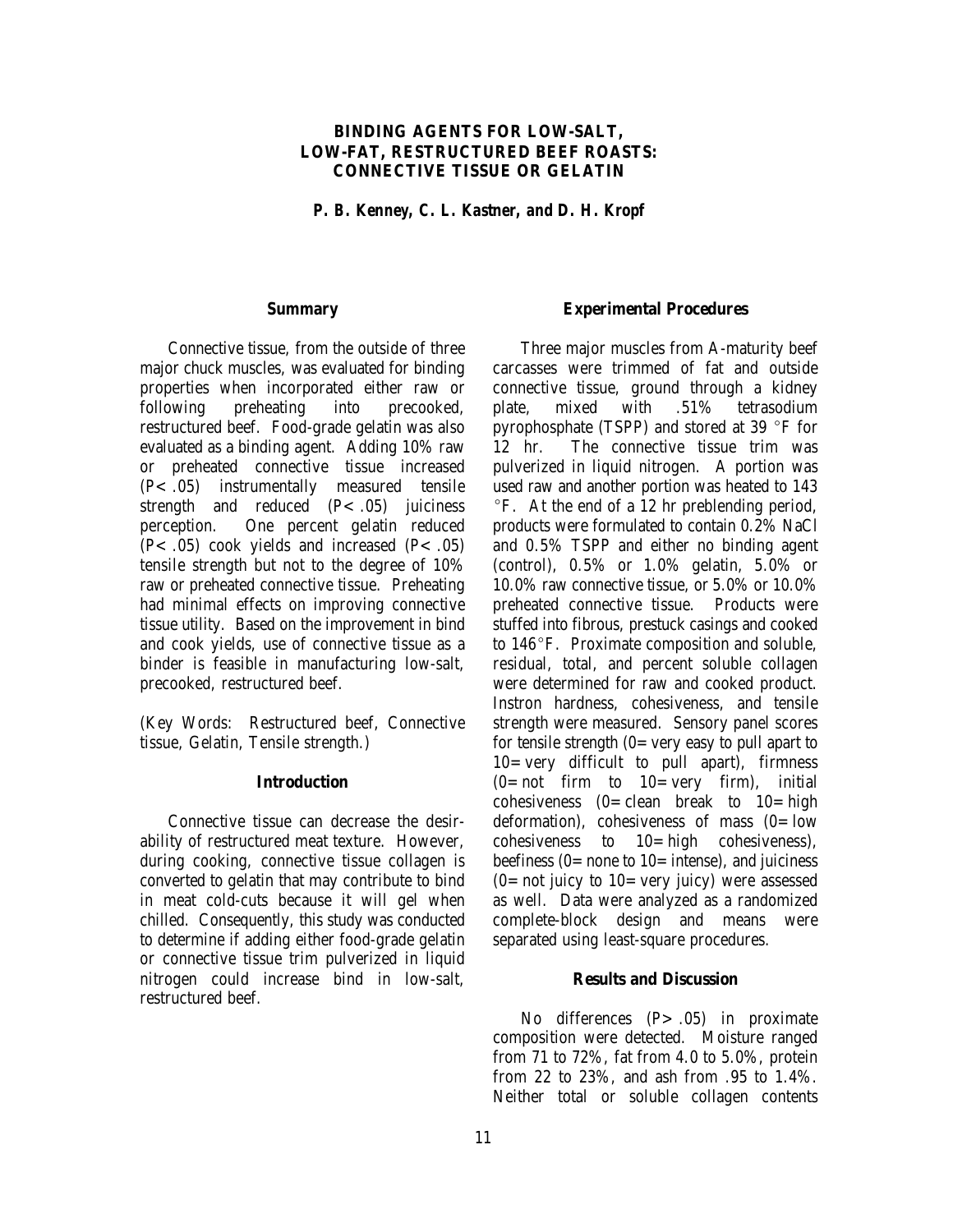differed  $(P > .05)$  for cooked products with 1.0% gelatin, 10% raw connective tissue, or 10% preheated connective tissue (Table 1). Soluble and total collagen contents of the control were .80 and 4.73 mg/g, respectively, and were less ( $P$ < .05) than those for all other treatments. Products with 10% raw and preheated connective tissue contained 5.98 and 5.55 mg of residual collagen per gm compared to 3.93 mg/g for the control  $(P<.05)$ . Residual collagen contents of other treatments were similar  $(P > .05)$  to the control. Compared to the control, Instron hardness was greater  $(P<.05)$ for products with 10% raw connective tissue. All binder treatments except 0.5% gelatin increased  $(P<.05)$  Instron tensile strength over the control (Table 2). Although products with 1.0% gelatin or 10% raw or preheated connective tissue had significantly more soluble collagen than the control, the

dramatic increase in tensile strength appeared to be more strongly related to residual collagen content. Adding 10% raw or preheated connective tissue reduced  $(P<.05)$  juiciness scores and tended  $(P<.09)$  to reduce beefiness scores compared to the control (Table 3). Adding 10% raw connective tissue increased (P<.05) cook yields to 90.7% compared to 90.0% for the control, whereas 1.0% gelatin reduced cook yields to 88.1% (Table 2).

This study demonstrates that connective tissue can be removed, altered, and reincorporated with beneficial effects on bind and cook yields of low-salt, precooked, restructured beef. Even though 10% addition of raw or preheated connective tissue tended to reduce product juiciness and beefiness, it dramatically increased tensile strength. That may prove significant in precooked products with salt levels too low for optimal use of meat proteins and may expand the use of low cost, high connective tissue, raw materials.

| <b>Treatment</b> | Residual<br>(mg/g) | Soluble (mg/g)    | Total (mg/g)      | Soluble $(\%)$       |
|------------------|--------------------|-------------------|-------------------|----------------------|
| Control          | $3.93^{a}$         | .80 <sup>a</sup>  | $4.73^{\circ}$    | $17.37^{\circ}$      |
| $.5\ G$          | $3.95^{\circ}$     | 2.89 <sup>b</sup> | 6.84 <sup>b</sup> | 40.97 <sup>bcd</sup> |
| 1.0 <sub>G</sub> | $4.36^{\circ}$     | 4.78 <sup>c</sup> | 9.14 <sup>c</sup> | $51.57$ <sup>d</sup> |
| 5 CT             | $4.72^{ab}$        | $2.14^{b}$        | 6.86 <sup>b</sup> | $30.46^{\rm b}$      |
| 10 CT            | $5.98^{\circ}$     | $4.23^{\circ}$    | $10.22^{\circ}$   | $41.25^{cd}$         |
| 5 PHCT           | 4.21 <sup>a</sup>  | $2.95^{b}$        | 7.16 <sup>b</sup> | $40.65^{bc}$         |
| 10 PHCT          | $5.55^{bc}$        | 4.60 <sup>c</sup> | $10.15^{\circ}$   | $45.38^{cd}$         |

**Table 1. Residual, Soluble, Total, and Percent Soluble Collagen of Precooked Restructured Beef as Affected by Gelatin (G) and Raw (CT) and Preheated (PHCT) Connective Tissue**<sup>a</sup>

 $abcd$ Columns (P< .05).